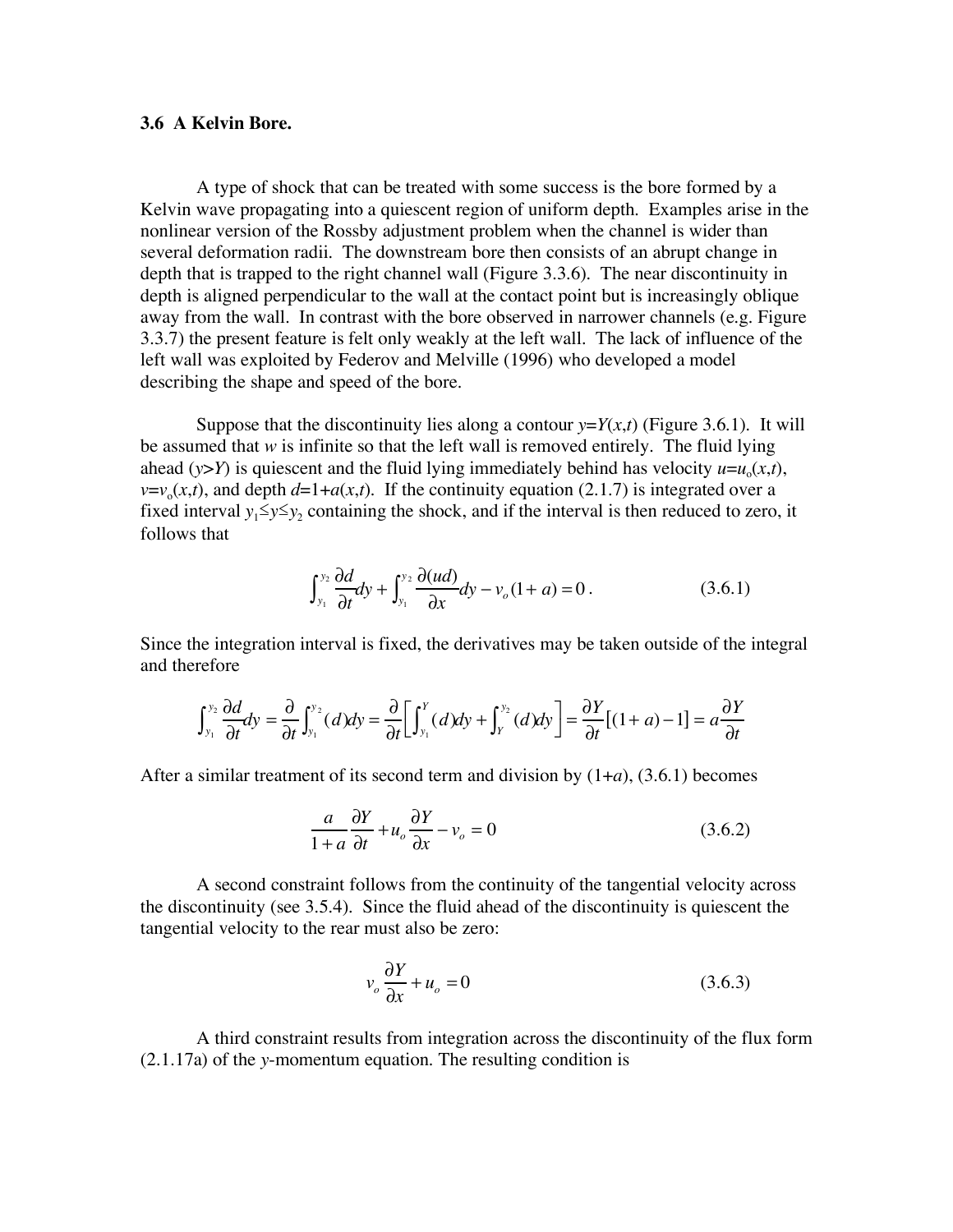$$
v_o \frac{\partial Y}{\partial t} - (v_o^2 + \frac{a(1 + \frac{1}{2}a)}{(1 + a)}) + u_o v_o \frac{\partial Y}{\partial x} = 0
$$
 (3.6.4)

Using  $(3.6.3)$  to eliminate  $u_0$  from  $(3.6.2)$  and  $(3.6.4)$  leads to

$$
\frac{a}{1+a}\frac{\partial Y}{\partial t} = v_o \left[1 + \left(\frac{\partial Y}{\partial x}\right)^2\right]
$$
\n(3.6.5)

and

$$
v_o \frac{\partial Y}{\partial t} - \frac{a(1 + \frac{1}{2}a)}{(1 + a)} = v_o^2 \left[ 1 + \left( \frac{\partial Y}{\partial x} \right)^2 \right].
$$
 (3.6.6)

Eliminating  $\partial Y / \partial x$  between the last two equations gives

$$
v_o = \frac{a(1 + \frac{1}{2}a)}{\partial Y / \partial t}
$$
 (3.6.7)

and substitution for  $v_0$  back into (3.6.5) yields

$$
\left(\frac{\partial Y}{\partial t}\right)^2 = (1+a)(1+\frac{1}{2}a)\left[1+\left(\frac{\partial Y}{\partial x}\right)^2\right] \tag{3.6.8}
$$

Now suppose that the discontinuity propagates along the wall at a steady speed  $\partial Y / \partial t = c$ , so that

$$
c2 = (1+a)(1+\frac{1}{2}a)\left[1+\left(\frac{\partial Y}{\partial x}\right)^{2}\right]
$$

$$
=\frac{(1+a)(1+\frac{1}{2}a)}{\cos^{2}\theta},
$$
(3.6.9)

where  $\theta$  is the angle between the line of discontinuity and the normal to the wall.  $\partial Y / \partial x$ must vanish at the point of contact in order to satisfy the condition of no normal flow, and it follows that

$$
c^2 = (1 + a_o)(1 + \frac{1}{2}a_o)
$$
\n(3.6.10)

where  $a_0$  is the value of  $a$  at the wall. This  $c$  is equivalent to the speed of a non-rotating, one-dimensional bore propagating into shallow water (see equation 1.6.7 with  $v<sub>u</sub>=0$ ), based on the wall depth. Equation (3.6.9) can now be written as

$$
\left(\frac{\partial Y}{\partial x}\right)^2 = \frac{(1+a_o)(1+\frac{1}{2}a_o)}{(1+a)(1+\frac{1}{2}a)} - 1.
$$
\n(3.6.11)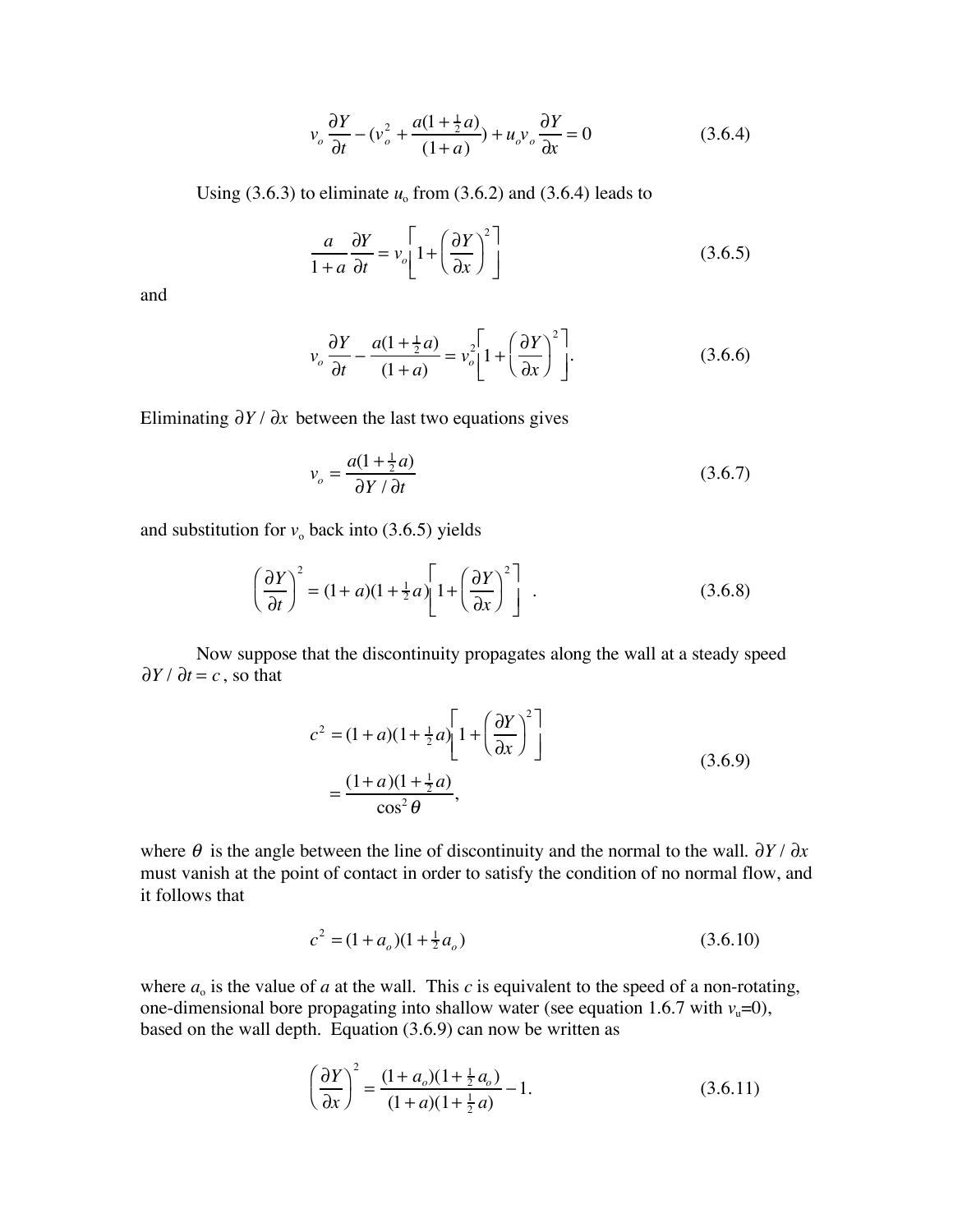The factor  $(1 + a)(1 + \frac{1}{2}a)$  appearing in the last few equations can now be seen to have a simple interpretation. Consider a small segment of the discontinuity that is aligned at an angle  $\theta$  and therefore faces the direction  $(-\sin \theta, \cos \theta)$ , as shown in the Figure 3.6.1 inset. Since the entire bore translates at speed  $c = [(1 + a)(1 + \frac{1}{2}a)]^{1/2} / \cos(\theta)$ , the segment in question moves in the *y*-direction at this speed. The speed of the front in the normal direction is therefore  $[(1 + a)(1 + \frac{1}{2}a)]^{1/2}$ . Equation (3.6.9) is just a statement of this geometrical consideration. At the wall, where  $y$  *is* the normal direction,  $c$  is given by (3.6.10). Since *c* is constant, the amplitude *a* of the discontinuity must diminish as  $\theta$ increases.

A solution for *Y* as a function of *x* cannot be ascertained without a further assumption about the flow to the rear of the jump. Federov and Melville (1996) take the velocity component  $v_0$  to be geostrophic:

$$
v_o = \frac{\partial a}{\partial x},\tag{3.6.12}
$$

implyng that the non-semigeostrophic region *R* described in the previous section is absent. This approximation is justified as long as the transverse velocity  $u_0$  remains  $<,$ and this requires that the angle  $\theta$  between the discontinuity and the *x*-axis remains small (cf. equation 3.6.3).

Substitution of (3.6.12) into (3.6.7) leads to

$$
\frac{da}{dx} = \frac{a(1 + \frac{1}{2}a)}{c}.
$$

If the right wall is temporarily assumed to lie at  $x=0$ , the solution satisfying  $a(0)=a_0$  is given by

$$
a(x) = \frac{a_0 e^{x/c}}{1 + \frac{1}{2} a_0 (1 - e^{x/c})}.
$$
\n(3.6.13)

Far from the wall  $(x \rightarrow \infty)$  *a* $\rightarrow$ 0 and, according to (3.6.11),

$$
\left(\frac{\partial Y}{\partial x}\right)_\infty^2 = \tan^2(\theta_\infty) = \frac{1}{2}a_o(3 + a_o).
$$

The far field angle  $\theta_{\infty}$  between the jump and the *x*-axis tends to zero as the amplitude  $a_{\infty}$  is reduced. When  $a_0$  reaches 0.56,  $\theta_{\infty}$  is 45°.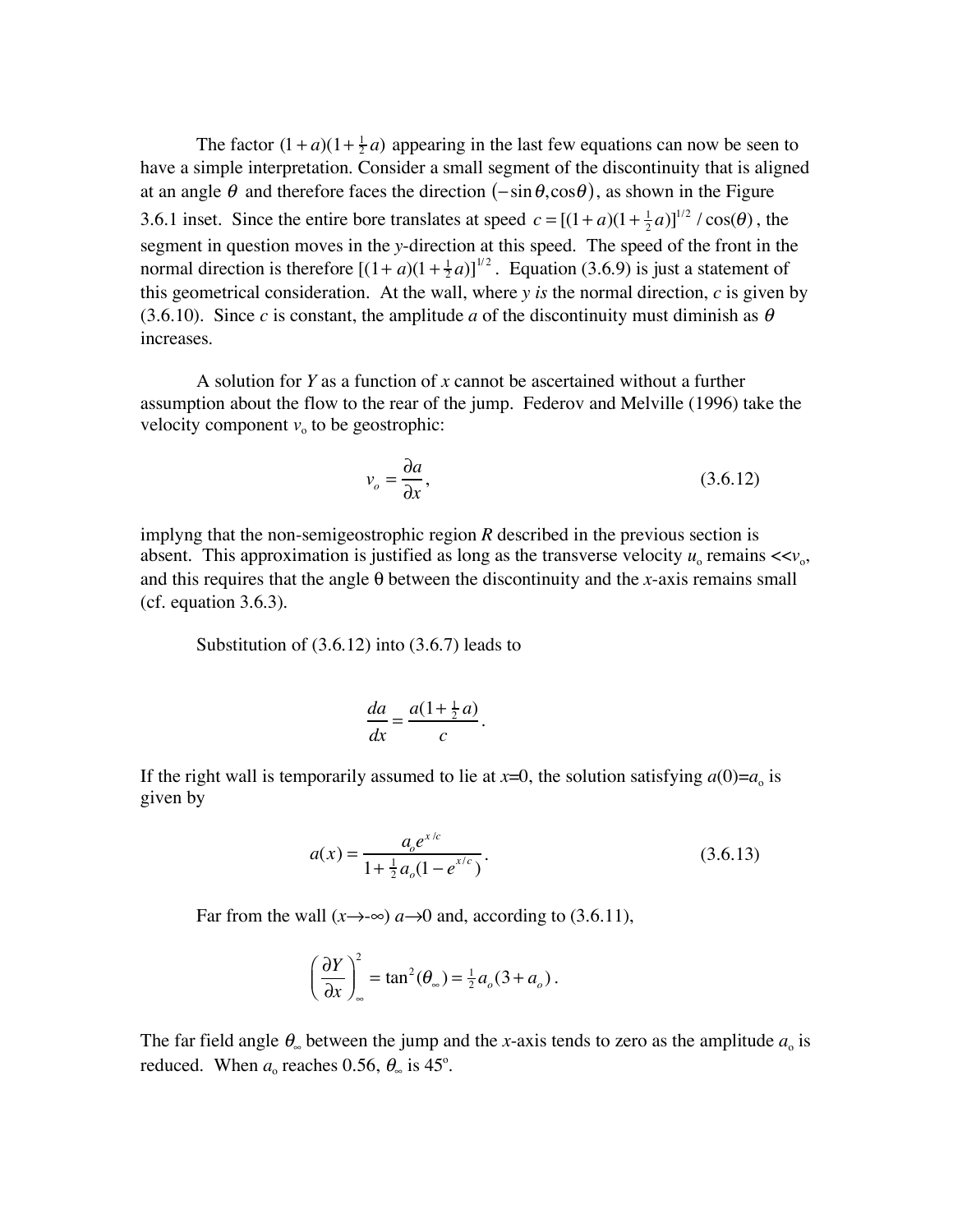The shape of the contour  $y = Y$  can be found by substituting (3.6.13) into (3.6.11) and integrating that relation numerically. Examples of solutions for various  $a<sub>o</sub>$  (Figure 3.6.2) show the curvature previously alluded to. The curvature and the angle  $\theta$  increase as  $a_0$  does but Federov and Melville (1996) show that the geostrophic approximation for  $v_0$  remains good as long as  $a_0$ <1.

The above theory does not allow for the presence of a left channel wall. In the simulations carried out by Helfrich et al. (1999), Poincaré wave radiation is observed where the bore contacts the left wall (e.g. Figure 3.3.7). The presence of such waves requires a non-geostrophic *v* and thus a violation of (3.6.12). A comparison between the predicted bore speed and the speed measured from simulations by Helfrich et al. (1999) shows that the observed speed is well predicted when the channel is narrow, essentially the non-rotating limit (Figure 3.6.3). As the channel width increases from moderate to large values in comparison with the deformation radius, the observed speed is overpredicted by (3.6.10), perhaps due to the radiation of Poincaré waves.

## **Exercises**

1. Obtain (3.6.4) through integration of (3.2.3) across the discontinuity and interpretation of the normal and tangential directions (*n* and *s*) as *y* and *-x*.

## **Figures**

Figure 3.6.1 Definition sketch for a Kelvin wave bore propagating along a coastline.

Figure 3.6.2 Solutions showing the path of the discontinuity  $y=Y(x)$  in the moving frame of the bore for various values  $a_{\alpha}$ . (Based on Federov and Melville, 1996, Figure 13.)

Figure 3.6.3 Comparison between the speed predicted by (3.6.10) (solid curves) and the speed observed by Helfrich et al. (1999) in their numerical calculations for various finite channel widths  $[w=0 (0), 0.2 ( ) ,0.5(*) ,1.0(\Delta),2.0(*) )$  and  $4.0(\Delta)$ ], where *w* has been scaled by the Rossby radius based on the depth  $d_d^*$  in the quiescent region ahead of the bore. The bore speed *c* has been nondimensionalized by  $(gd_d^*)^{1/2}$  and the bore amplitude *a* has been scaled by  $d_d^*$ . (From Helfrich et al. 1999)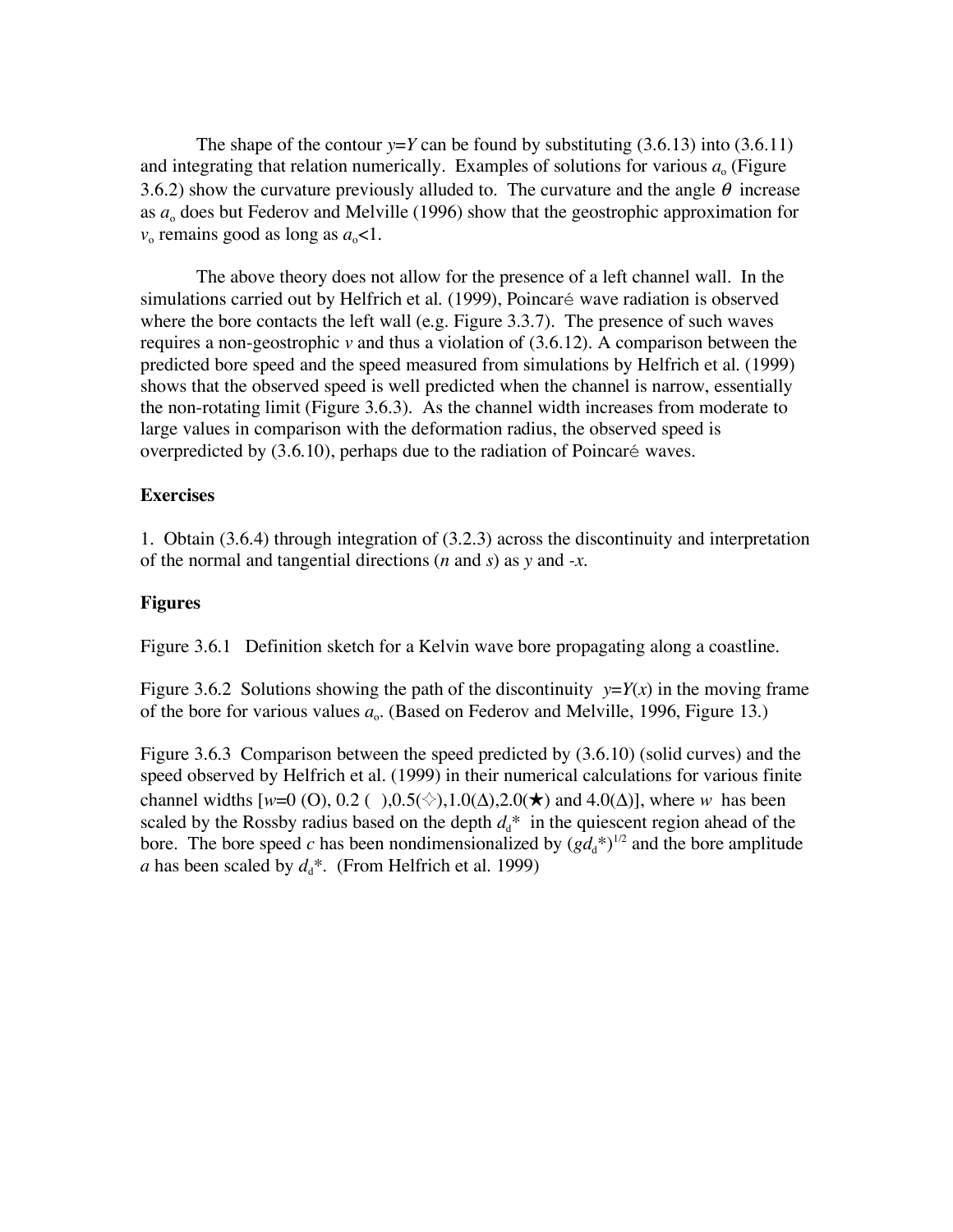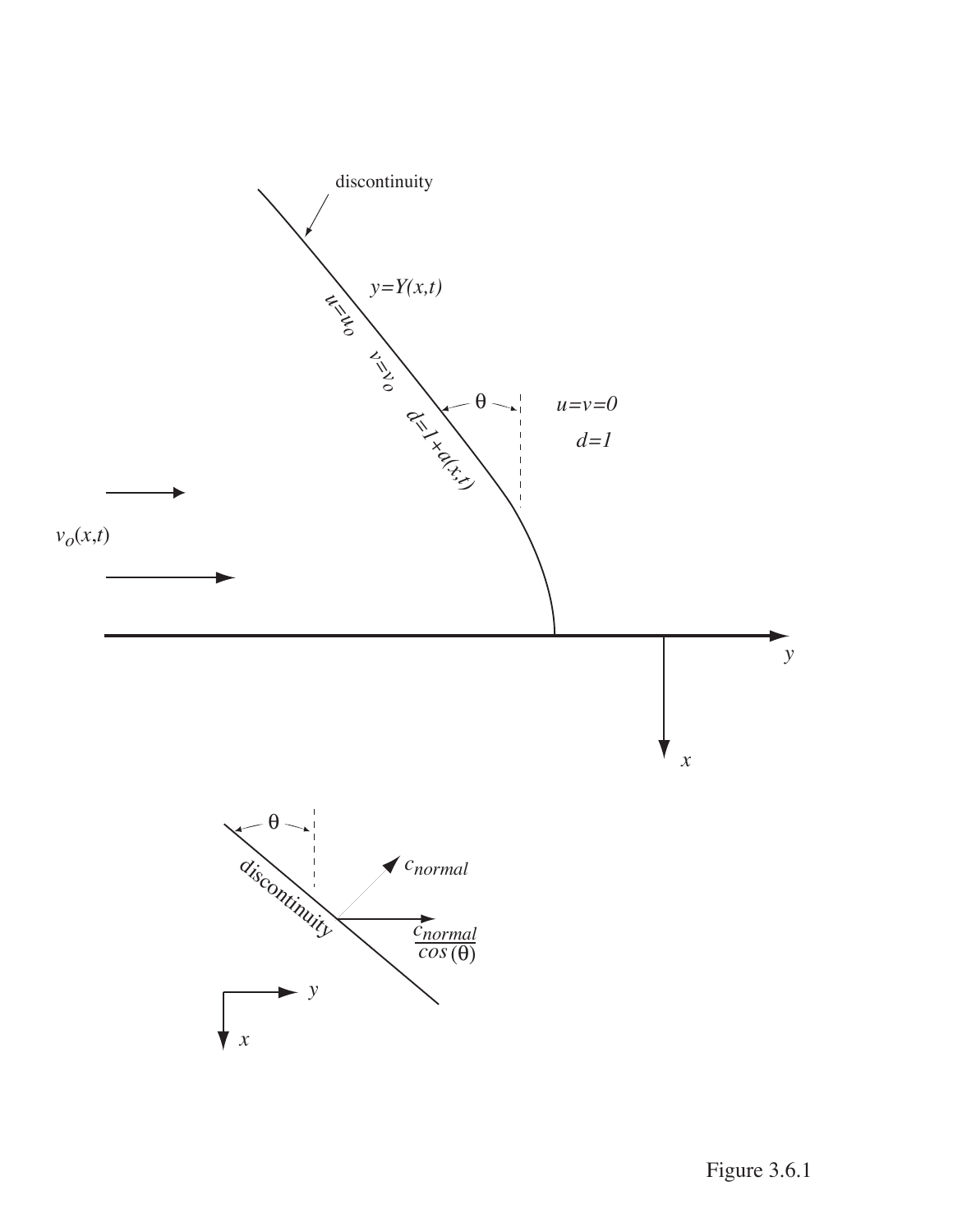

 $\mathcal{Y}$ 

Figure 3.6.2